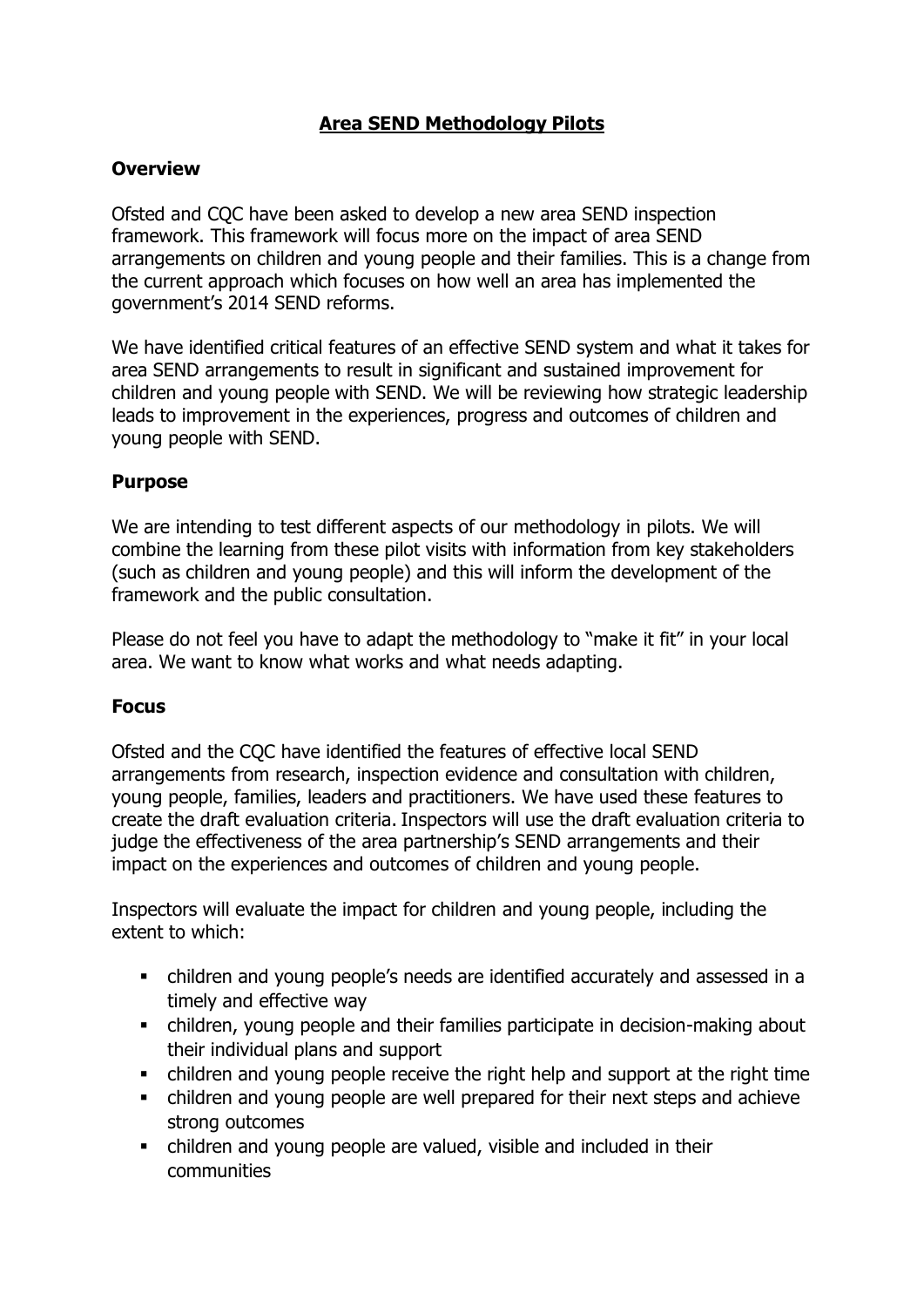Inspectors will evaluate how the local area partnership work together to plan, evaluate and develop the SEND system, including the extent to which:

- leaders are ambitious for children and young people with SEND
- **EXECT** leaders actively engage and work with children, young people and families
- **EXEC** leaders have an accurate, shared understanding of the needs of children and young people
- **EXECTE EXECTE FIELD EXECTE FIELD** is leaders commission services and aspirations of children and young people
- leaders evaluate services and make improvements
- leaders create an environment for effective practice and multi-agency working to flourish
- **•** the local authority commission suitable alternative provision to meet the needs and aspirations of children and young people in its local area.

## **Case Tracking**

We will "track" a small group of children and young people during the pilot. We are doing this to understand better the "lived experiences" of children and young people, and their families.

We will meet (virtually) with parents and carers, the child or young person (if this is appropriate) and a multi-agency group of practitioners across education, health and care who are working directly with the child/young person.

We will identify any queries / "lines of enquiry" from these meetings which we will want to follow up through case sampling and / or meetings and / or reviewing additional documentation.

### **How case tracking works in practice?**

We will track six children and young people through the pilot.

We will start by asking you to provide a list of 100 children and young people with SEND in your area – approximately 60% of these should be in receipt of EHCPs and 40% should be receiving SEN support. We will send you a template to fill in with specific information about these children and young people.

Inspectors will then meet and agree a list of 6 children and young people (plus 4 additional children and young people in case there are any issues with the initial 6) who we would like further information about. We will send you a template to be completed for these 6 children/ young people.

We will ask you to upload this information to a Sharepoint site so that inspectors can review before the pilot.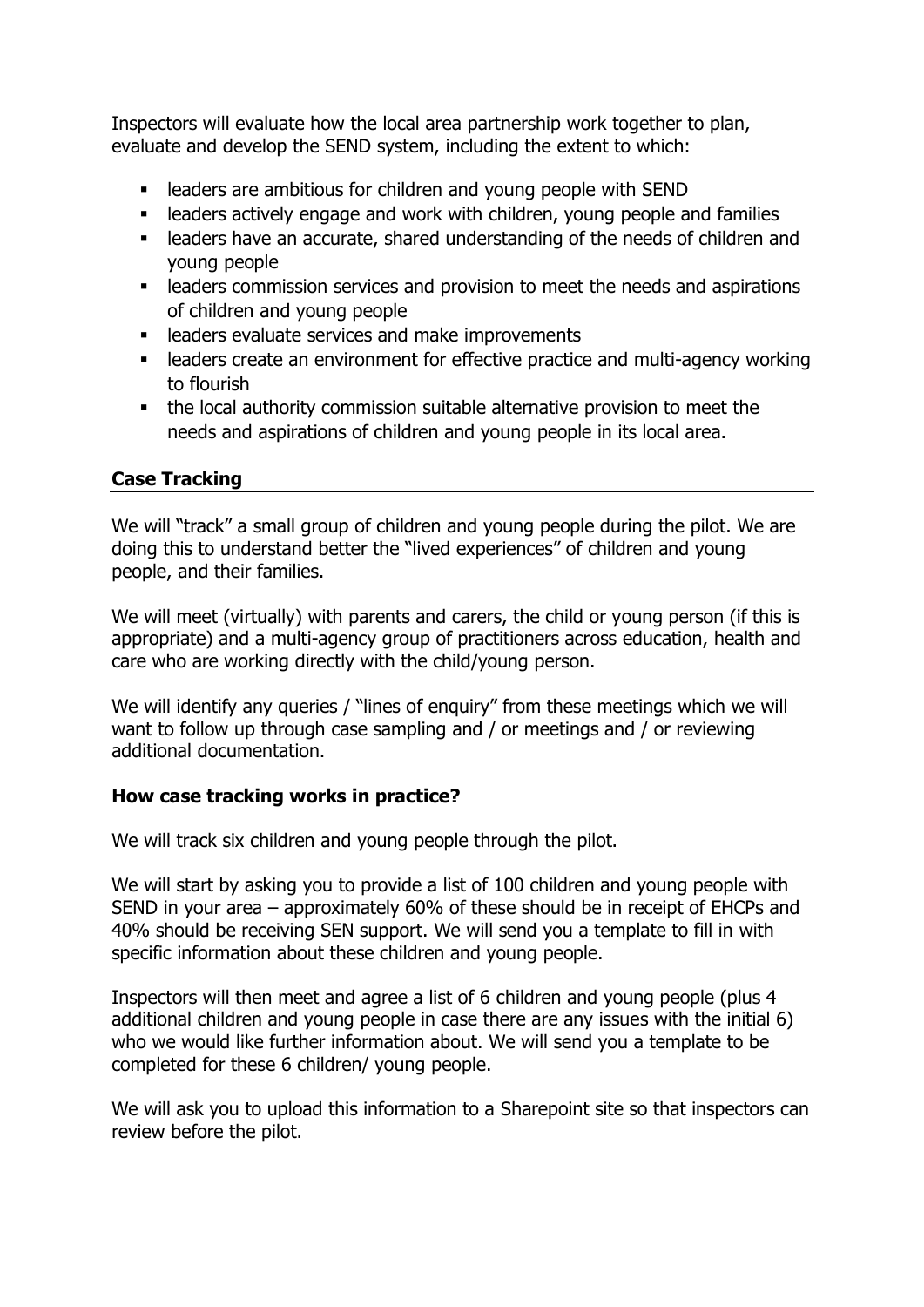The lead inspector will ask the LANO to coordinate sharing information with the inspection team about the children and young people being tracked. This information will include:

- a chronology of significant events in the 2 years before the inspection
- **■** a pen portrait of the child or young person, including information about their needs, aspirations and support
- **E** a multi-agency summary of the child or young person's programme and support, including an evaluation of the impact, and learning for the providers and services involved

Inspectors also ask for further information, including the:

- most recent assessment, including early help assessment
- **most recent plans, including an EHC plan, personal education plan, or care** plan where relevant
- notes of any multi-agency discussions or equivalent
- current commissioning agreement where a child or young person is in alternative provision

### **Meetings with parents / carers, and children and young people**

We would like to set up individual calls with an inspector and the parents or carers of children and young people identified as part of the case tracking. We will let you know the individual inspector who will be talking to parents/carers and their children/young people (if appropriate).

We recognise that some children / young people will not wish to talk to inspectors, for others they may wish to do this supported by parents or carers and others may wish to talk to inspectors on their own or supported by someone else. We will talk to you to identify the best way of engaging with the children and young people we have identified. We will then set up meetings with inspectors and parents / carers, children and young people (if appropriate). These meetings will be conducted virtually and will usually be conducted on the Thursday or Friday before inspectors are on-site. We would really appreciate your support in arranging these meetings using the best virtual platform for parents and carers, and children and young people.

# **Meetings with practitioners**

We would also appreciate your support to identify and set up meetings with practitioners who are working with the child or young person and their family. We intend to have six meetings, one for each child or young person.

Meetings are intended to last about an hour, although please let practitioners know that if they can't make the whole meeting that they can drop-in to let us know about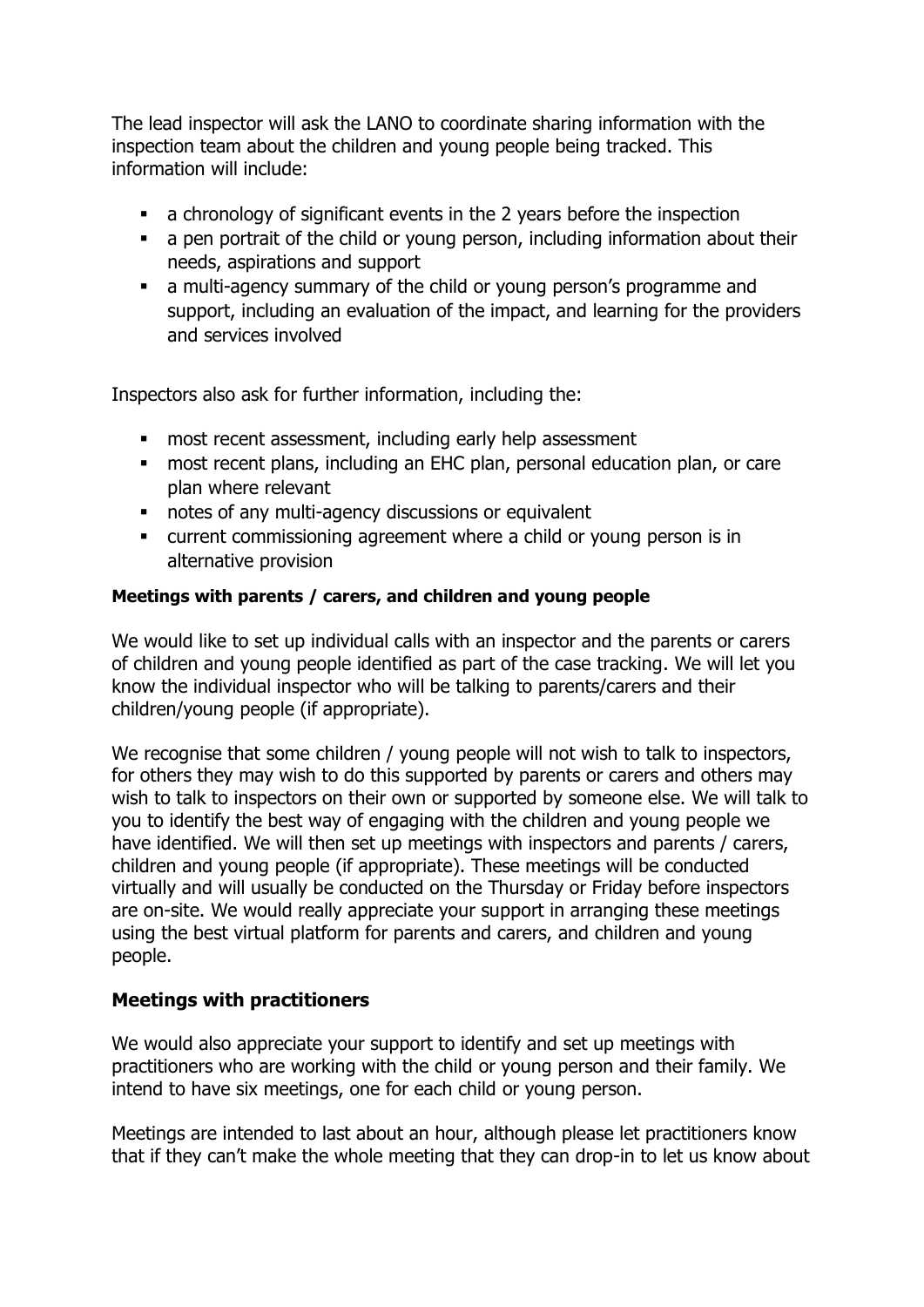the support they provide. We would really appreciate practitioners attending these meetings from across all the services the child or young person is supported by.

Practitioners should be currently working with the child or young person or have worked with them over the past two years.

Some of these meetings will be conducted virtually, usually on the Friday before inspectors come on site.

### **Case Sampling**

We intend to visit a number of settings and providers across health, social care and education to ensure we can follow up our queries and lines of enquiry. These queries may have been identified from the documentation you sent us, surveys, case tracking and meetings.

The lead inspector will ask for details of education, health and social care settings across the local area. They will then review with the inspection team and decide which settings will be visited for sampling. We would appreciate your support in letting settings know they have been selected for sampling and ensuring that they understand their provision is not being inspected.

Inspectors will meet with practitioners from the setting to discuss a number of children and young people (at least 3 children and young people in each setting). Inspectors will decide which children and young people are to be sampled based on their lines of enquiry and discuss their experiences and outcomes with the setting practitioners. Inspectors will expect to be able to access the following documents:

- most recent assessment, including early help assessments, if applicable
- most recent plans, including an EHC plan, personal education plan, or care plan where relevant
- notes of any multi-agency discussions or equivalent
- current commissioning agreement where a child or young person is in alternative provision

### **Education case sampling**

The primary purpose of these visits is to gather evidence about experience and outcomes of those children and young people who receive SEN support or who have EHCPs. Please remember that the inspection scope covers all those who reside in or are looked after to the local authority. It does not cover those who reside in other areas but attend schools within your boundary.

### **Health provider sampling**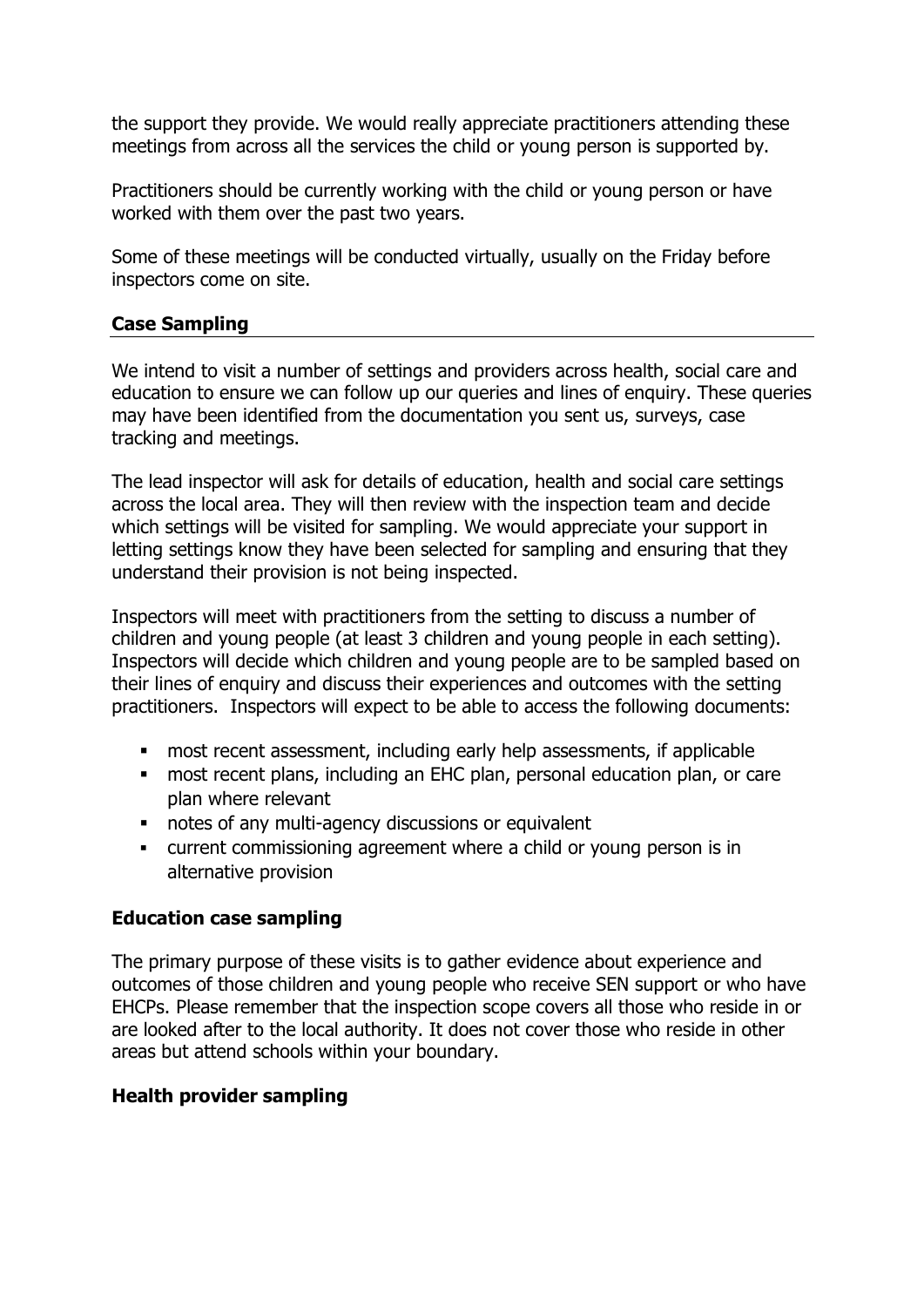The main purpose of the health provider visits is to further understand the experience and outcomes of children and young people in the assessment, intervention and transition stages of health support.

### **Social Care sampling**

The main purpose of the social care visits is to further understand the experiences of children and young people in the assessment, intervention and transition stages of social care support. These visits could include sampling with the disabled children's team, residential short breaks services, early intervention support and adult social care.

### **Surveys**

We will send you three survey links when we formally notify

These surveys will be for:

- Children and young people
- Parents and carers
- Practitioners

We would greatly appreciate you sending these out to these groups. We will discuss the best way to do this on our calls before the pilot activity. We would like to send these surveys out to all children and young people, parents and carers and practitioners across the local area. We would welcome the chance to discuss how these surveys can be sent out to capture the most responses across all three groups.

In the pilots we will also include a request in the survey for children and young people, parents and carers and practitioners to give us feedback on whether the survey was easy to complete and asked the right questions.

### **Engaging with different groups of stakeholders**

#### **Leaders**

Ofsted and CQC inspectors will meet with leaders to:

- a) Set the context
- b) Discuss self-evaluation and development plans
- c) Develop shared learning in agreed meetings throughout the onsite week
- d) Establish additional meetings to understand queries and lines of enquiry
- e) Feedback about surveys

### **Parent and Carer Forum**

Ofsted and CQC inspectors will meet with PCF co-ordinators and/or members: